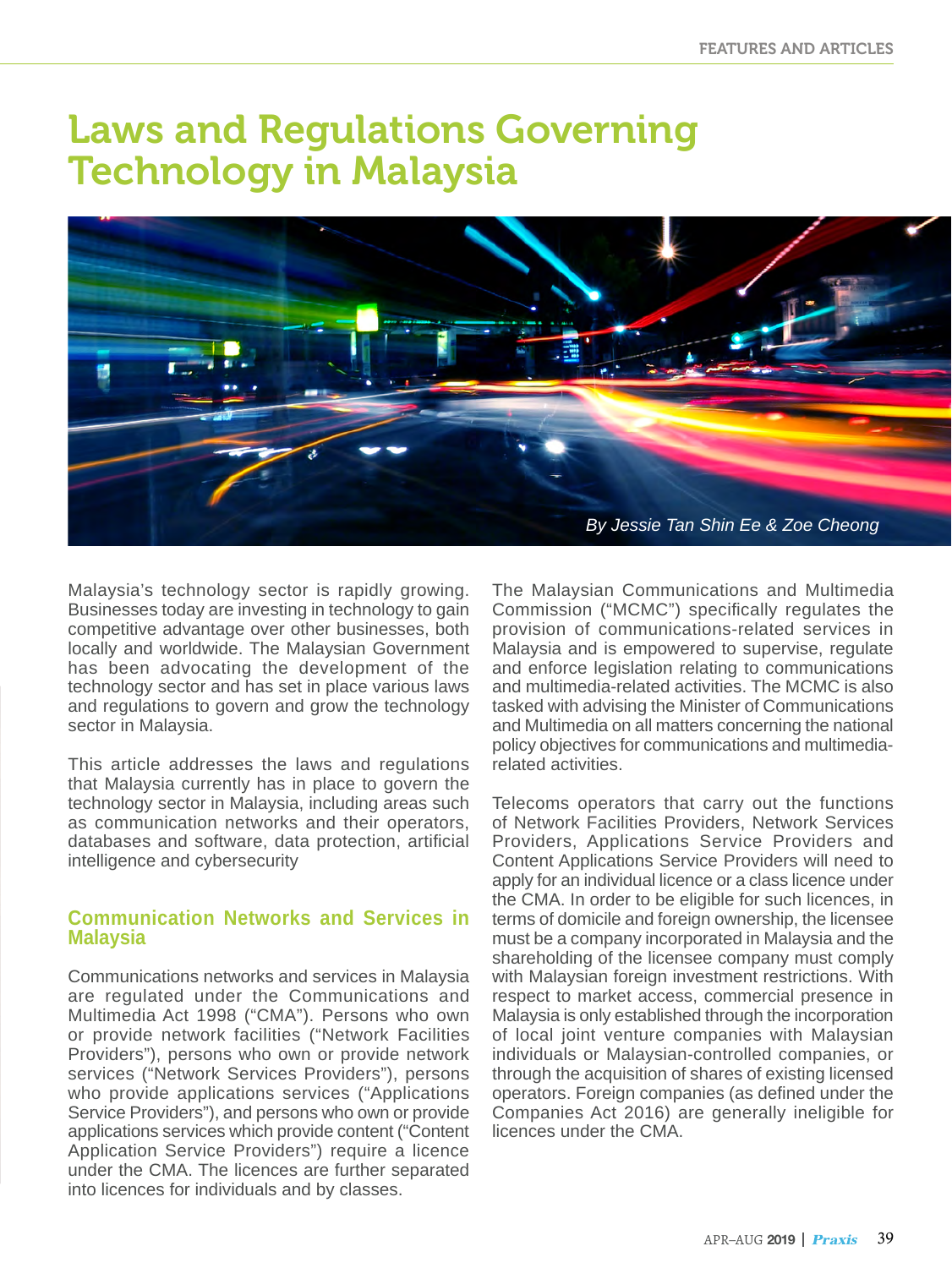In 2011, the Malaysian Government announced the autonomous liberalisation of telecommunications services by allowing 100% foreign equity participation for Application Service Providers, and 70% foreign equity participation for Network Facilities Providers and Network Services Providers.

## **Databases and Software**

Computer software or computer programmes enjoy copyright protection under the definition of "literary works" pursuant to the Copyright Act 1987 ("CA"). The computer programme must meet certain requirements for copyright to subsist in the programme, ie that sufficient effort has been expended to make the programme original in character and that the programme has been reduced to material form, amongst other requirements.

Pursuant to section 36A of the CA, creators of computer software may protect their copyright in their work via the application for technological protection measures to a copy or copies of their work. Except for very limited circumstances, the CA prohibits any person from circumventing, causing, or authorising any other person to circumvent the technological protection measures that:

- (a) are used by the creators in connection with the exercise of their rights under the CA; and
- (b) restrict acts in respect of his/her works which are not authorised by the owner concerned or permitted by law.

The High Court, in *Creative Purpose Sdn Bhd & Anor v Integrated Trans Corp Sdn Bhd & Ors* [1997] 2 MLJ 429, also decided that the modification of computer software programmes to circumvent the security features of the software, amounted to copyright infringement even if it was done without direct copying of the original programme.

Software may also be protected by patent rights, provided that the software invention involves hardware and/or a technical effect or solves a technical problem in a novel and non-obvious manner, although the patentability of software in Malaysia remains unclear. To date, the Intellectual Property Corporation of Malaysia ("MyIPO") has not prescribed any guidelines for the examination of software-based inventions.

While there is neither a definition as to what a "database" or "database right" constitutes, nor has there been any specific case law addressing the extent of protection afforded to databases, the compilation of data in a database will either be recognised and enjoy copyright protection as a "literary work" under section 3 of the CA, which includes in particular "tables or compilations, whether or not expressed in words, figures or symbols and whether or not in a visible form"; or as a "derivative work" by virtue of being a collection of: (i) works protected by copyright; or (ii) data, which constitutes intellectual creation due to the selection and arrangement of their contents.

## **Data Protection in Malaysia**

The Personal Data Protection Act 2010 ("PDPA") regulates the processing of personal data in commercial transactions, and applies to anyone who processes and has control over or authorises the processing of any personal data in respect of commercial transactions. The Personal Data Protection Commissioner ("Commissioner") has also issued subsidiary legislation pursuant to the PDPA, particularly Personal Data Protection Regulations 2013 ("Regulations") and Personal Data Protection Standard 2015 ("Personal Data Protection Standard").

The PDPA establishes seven key principles that must be complied with by data users when processing personal data: (i) consent; (ii) notice and choice; (iii) disclosure; (iv) security; (v) retention (vi); data integrity; and (vii) access. The PDPA also imposes a duty on data users to have adequate security and indemnity measures to inhibit the theft, misuse, unauthorised access, accidental disclosure, alteration, or destruction of personal data under their care. Non-compliance with the PDPA may result in the organisation upon conviction, to be liable to a fine ranging from RM100,000 to RM500,000 and/or imprisonment ranging from one to three years.

Codes of practice may be implemented by various data user forums or the Personal Data Protection Commission for various classes of users in differing sectors. These codes of practice would have a binding effect on the various classes of users registered with the Personal Data Protection Commission. The Association of Banks in Malaysia has issued a code of practice targeted at all banks and financial institutions licensed under the Financial Services Act 2013, the Islamic Financial Services Act 2013 and the Development Financial Institution Act 2002.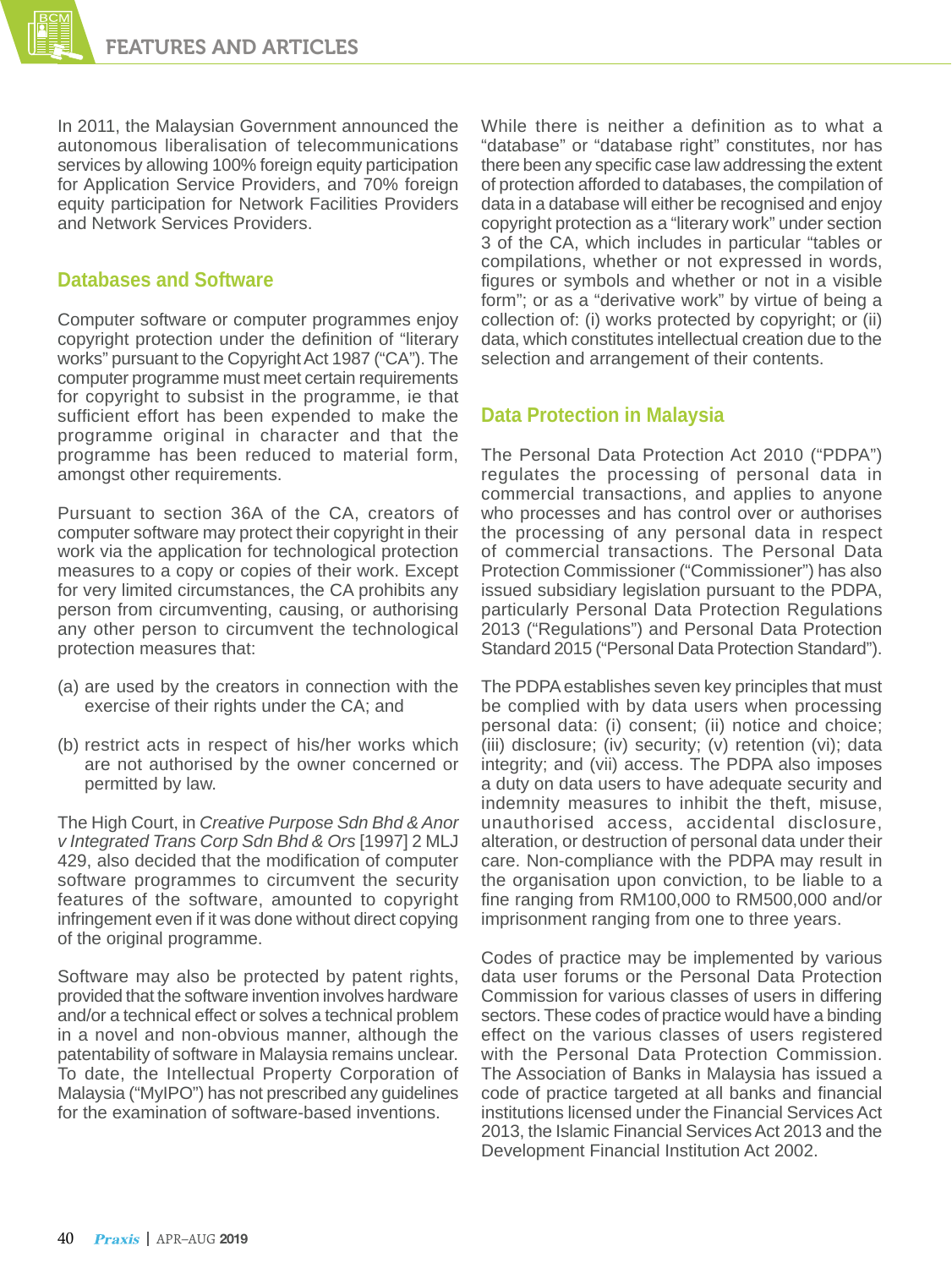#### Laws and Regulations Governing Technology in Malaysia

The code of practice provides for *interalia:* 

- (a) measures to be deployed by banks and financial institutions to ensure the non-infringement of the data subjects' rights when processing personal data; and
- (b) matters for the consideration of banks and financial institutions to ensure that risks to the personal data of data subjects are minimised.

The Personal Data Protection Code of Practice for the Utilities Sector (Electricity), and the Personal Data Protection Code of Practice for the Insurance/Takaful Industry are also other codes of practice that have been approved and registered by the Commissioner.

A data user may transfer personal data out of Malaysia only in the following circumstances provided under section 129(3) of the PDPA:

- (a) "the data subject has given his consent to the transfer;
- (b) the transfer is necessary for the performance of a contract between the data subject and the data user;
- (c) the transfer is necessary for the conclusion or performance of a contract between the data user and a third party which (i) is entered into at the request of the data subject; or (ii) is in the interests of the data subject;
- (d) the transfer is for the purpose of any legal proceedings or for the purpose of obtaining legal advice or for establishing, exercising or defending legal rights;
- (e) the data user has reasonable grounds for believing that in all circumstances of the case- (i) the transfer is for the avoidance or mitigation of adverse action against the data subject; (ii) it is not practicable to obtain the consent in writing of the data subject to that transfer; and (iii) if it was practicable to obtain such consent, the data subject would have given his consent;
- (f) the data user has taken all reasonable precautions and exercised all due diligence to ensure that the personal data will not in that place be processed in any manner which, if that place is Malaysia, would be a contravention of this Act;
- (g) the transfer is necessary in order to protect the vital interests of the data subject; or
- (h) the transfer is necessary as being in the public interest in circumstances as determined by the Minister."

It should be noted that in March 2019, the Malaysian Government announced that it is reviewing the PDPA to ensure that it is in line with new developments in the field of data protection, particularly, the EU's General Data Protection Regulations. The proposed amendments to the PDPA ("Proposed Amendments") are expected to be presented in Parliament towards the end of 2019. However, please note that the Proposed Amendments have neither been incorporated in the form of a Bill nor passed as an Act of Parliament, and thus have yet to be granted the force of law. The timeframe for passing a Bill and the coming into force of an Act of Parliament may take in excess of a year, and it is possible that the Proposed Amendments may not be implemented in 2019, if at all.

## **Artificial Intelligence in Malaysia**

There is no specific legislation regulating artificial intelligence ("AI") in Malaysia. Software programmes with an early form of AI would be treated similarly with other consumer products. In the event of malfunction, liability would be addressed by the Sale of Goods Act 1957 ("SOGA"), Consumer Protection Act 1999 ("CPA") and law of torts, which collectively serve as a platform for product safety and consumer protection.

Section 68(1) of the CPA states that *"where any damage is caused wholly or partly by a defect in a product, the following persons shall be liable for the damage:*

- *(a) the producer of the product;*
- *(b) the person who, by putting his name on the product or using a trade mark or other distinguishing mark in relation to the product, has held himself out to be the producer of the product; and*
- *(c) the person who has, in the course of his business, imported the product into Malaysia in order to supply it to another person."*

The SOGA and the CPA impose several implied terms that cannot be excluded by contract when dealing with consumers. These include implied guarantees and conditions regarding title and lack of encumbrances, correspondence with description, satisfactory or acceptable quality, fitness for purpose, price, and repairs and spare parts. The AI software manufacturer or supplier will be liable for any malfunction that results in a breach of these mandatory implied terms, depending on the extent of non-compliance with the representations and guarantees made by the manufacturer to the supplier and the supplier to the consumer respectively, regarding the AI software programme.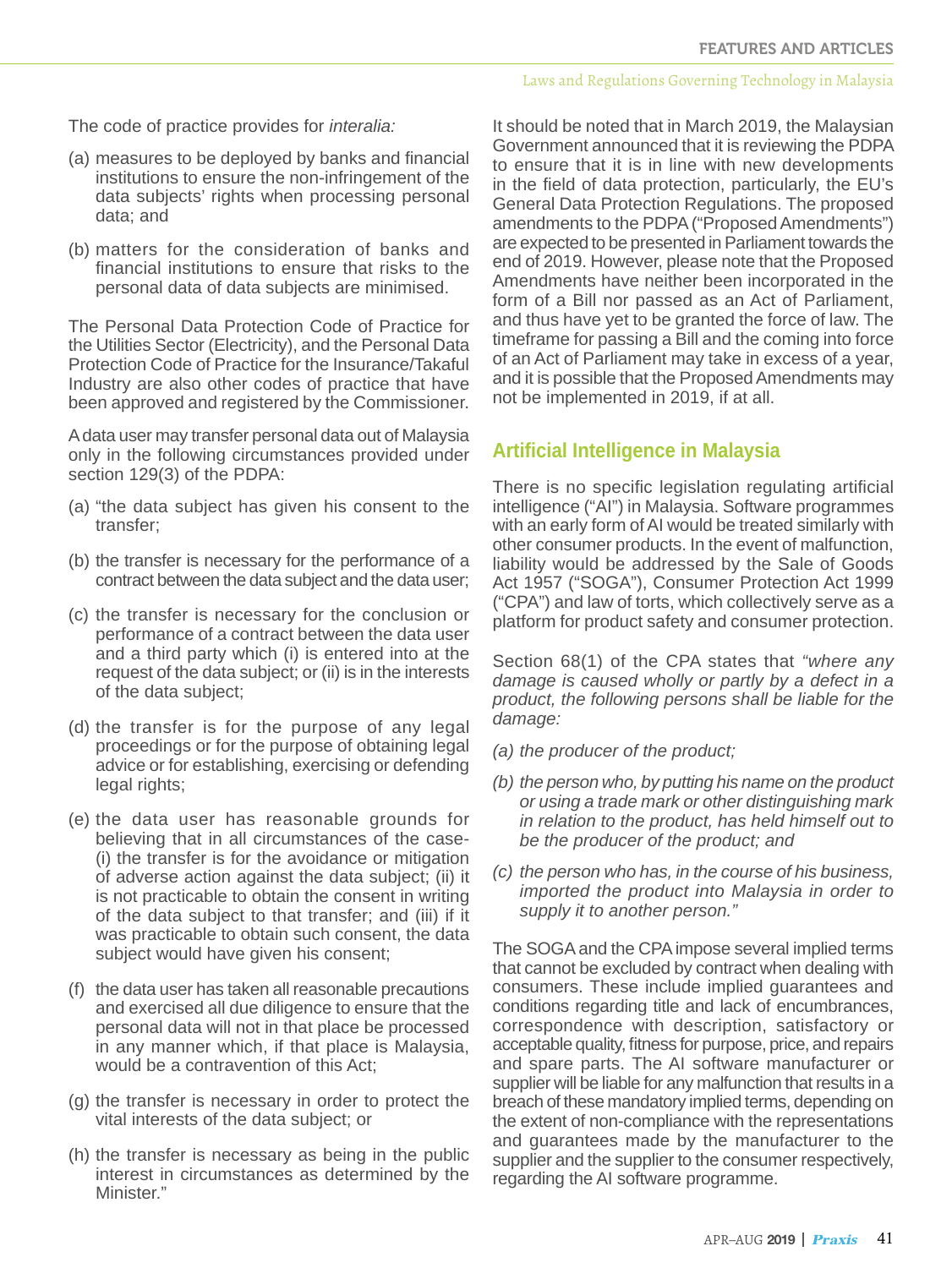Manufacturers may rely on the "development of risk" defence to exonerate liability by demonstrating that apart from observing the industrial standard, the scientific and technical knowledge at the relevant time disabled any attempts of discovering the defect. However, the strict liability rule introduced in the CPA will have a significant bearing in negating the defence. Manufacturers and/or suppliers may also be found liable for AI software malfunctions under the tort of negligence.

However, with the rapidly growing development of AI such as the introduction of Google Duplex, AI may no longer be a mere product, but one capable of human mimicry. In such event, the legal position on AI would drastically change.

# **Cybersecurity in Malaysia**

While it was previously announced in June 2017 that the Malaysian Government would introduce a new law aimed at protecting Malaysians from cybersecurity threats, there is currently no single legislation in respect of cybersecurity. The current legislation applicable to cybersecurity are as follows:

- (a) Computer Crimes Act 1997 ("CCA"): The CCA provides for offences relating to the misuse of computers and applies if the computer, programme or data was in Malaysia or capable of being connected to or sent to or used by or with a computer in Malaysia at the material time. The act(s) of gaining unauthorised access into computers or networks, committing or facilitating the commission of further offences, unauthorised modification of the contents of any computer and/ or wrongful communication, are all offences under the CCA and depending on the offence, upon conviction, applicable fines range from RM25,000 to RM150,000 and/or imprisonment of three to 10 years.
- (b) CMA: The CMA was enacted to provide for and to regulate the converging communications and multimedia industries, and regulates network facilities, network services, applications services, content applications services and includes the prescription of the licensing framework relating to such services and the activities undertaken by licensees thereunder. Section 263(1) of the CMA specifically prescribes that *"a licensee shall use his best endeavour to prevent the network facilities that he owns or provides or the network service, applications service or content*

*applications service that he provides from being used in, or in relation to, the commission of any offence under any law of Malaysia."* The CMA also prohibits inter alia the fraudulent or improper use of network facilities or network services; the use and possession of counterfeit access devices; the use of equipment or devices to obtain unauthorised access to any network services; and interception of any communications except with lawful authority.

- (c) CA: It is an offence under section 36A of the CA to circumvent (or the cause or authorisation thereof) any technological protection measure that is applied to a copy of copyright work. Technological protection measure is defined as *"any technology, device or component that, in the normal course of its operation, effectively prevents or limits the doing of any act that results in an infringement of the copyright in a work"*. The CA also expressly prohibits anyone from: (i) designing, producing, adapting or performing for the purpose of enabling or facilitating the circumvention of technological protection measure; and (ii) to manufacture, import or sell any technology or device for the purpose of circumventing any technological protection measure.
- (d) Penal Code ("PC"): Where specific cybersecurityrelated offences are not captured under the CCA, CMA or CA, the PC which codifies most criminal offences and procedures in Malaysia, may be relied on to prosecute such offences.
- (e) PDPA: The PDPA applies to any person who processes and has control over or authorises the processing of any "personal data" in respect of commercial transactions. There are seven data protection principles that form the basis of protection under the PDPA, one of which is the Security Principle. Pursuant to section 9(1) of the PDPA, a data user shall, when processing personal data, take practical steps to protect the personal data from any loss, misuse, modification, unauthorised or accidental access of disclosure, alteration or destruction. In addition to the provisions of the PDPA, the Regulations also require data users to develop a security policy to ensure that personal data is protected from any loss, misuse, modification, unauthorised or accidental access or disclosure, alteration or destruction. The Department of Personal Data Protection published the Personal Data Protection Standard which enumerates the minimum security standards for personal data processed electronically and non-electronically.